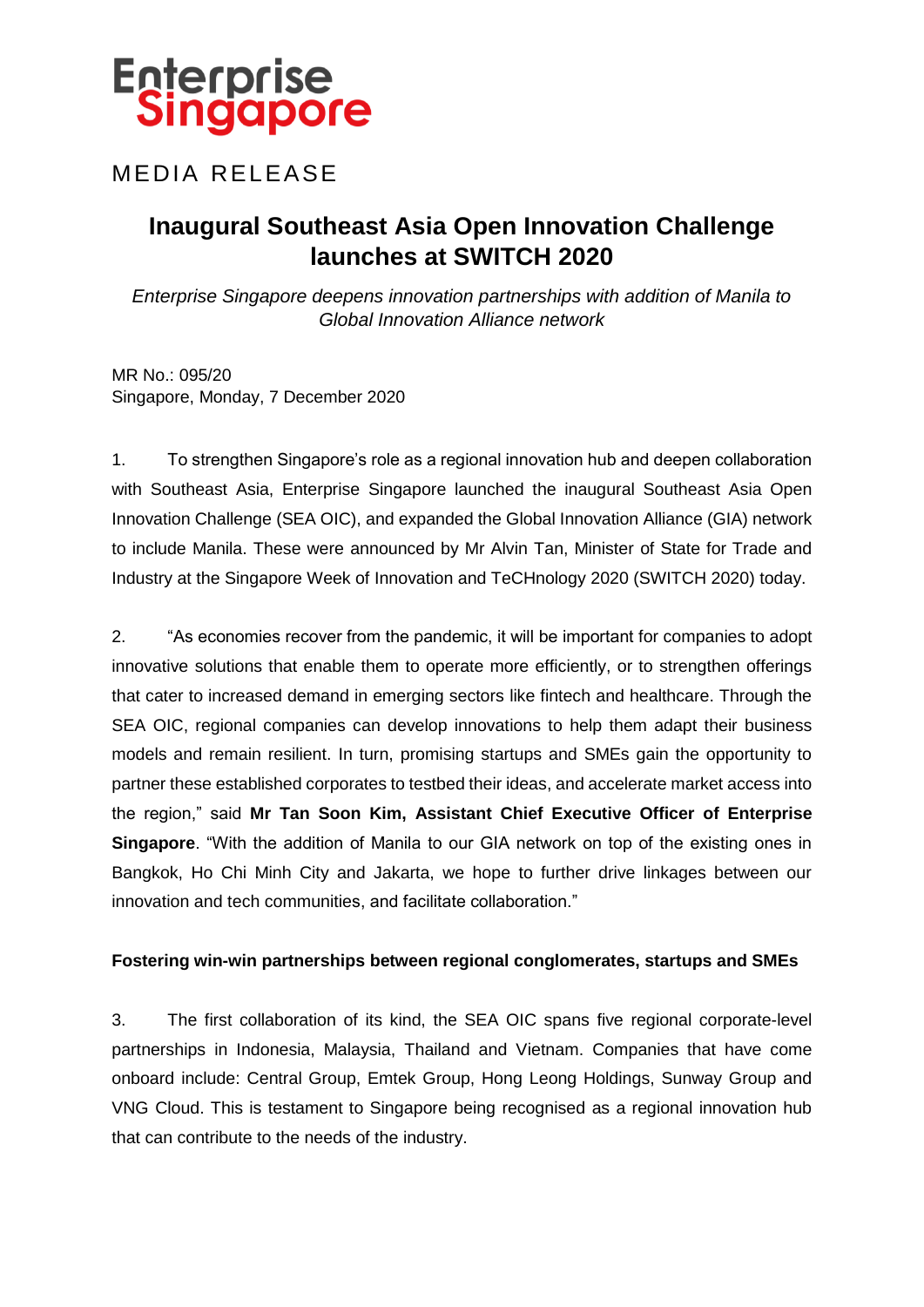### **MEDIA RELEASE**

**.** 

4. Through the open innovation challenge, startups and small and medium enterprises (SMEs) will get the opportunity to work on wide-ranging challenge statements in Media, Retail, Consumer Tech, Fintech, Proptech and Agritech.

5. Shortlisted solution providers will get valuable opportunities to work directly with the regional corporates to develop and refine their solutions in Singapore, Indonesia, Malaysia, Thailand and Vietnam. Up to six eligible winners (one from each Demand Driver) will stand to win up to S\$20,000 Startup SG grants each<sup>1</sup>.

6. The call for the SEA OIC will close on **28 February 2021**. Interested parties can submit their applications at www.seaoic.com.

#### **Boosting connections between Singapore and the Philippines**

7. Manila marks the fourth GIA node in Southeast Asia, bringing the total number of GIA cities to 14<sup>2</sup>. Under GIA Manila, ESG will partner Plug and Play<sup>3</sup> (PNP) to boost collaborations between Singapore tech startups and SMEs with their counterparts in the Philippines through Manila. PNP will work with Launchgarage, one of the leading tech accelerators in the Philippines, to help participants engage key industry stakeholders in the Philippines.

8. **Mr Jojo Flores, Co-Founder of PNP**, said, "Prior to the pandemic, the Philippines had achieved consecutive years of annual GDP growth. We are hopeful that it will recover fast in 2021, with startups taking the lead to drive innovation. Asia Pacific has been one of the fastest growing regions for Plug and Play - we now have over 50 investments and close to 40 partners across nine Accelerator Programmes. We are excited to expand our partnership with Enterprise Singapore to support more locations for the Global Innovation Alliance, and look

 $1$  Singapore-based startups are eligible for Startup SG Grant. Non-Singapore-based startups are eligible if they incorporate a private limited company in Singapore and commit to developmental milestones in Singapore (provided they get selected). Visit www.seaoic.com for more information.

<sup>&</sup>lt;sup>2</sup> Beijing, Suzhou and Shanghai in China; Manila in the Philippines; Jakarta in Indonesia; Ho Chi Minh City in Vietnam; San Francisco in the United States; Berlin and Munich in Germany; Paris in France; London in the United Kingdom; Tokyo in Japan; Bangalore in India; Bangkok in Thailand.

<sup>&</sup>lt;sup>3</sup> PNP is a stage-agnostic open innovation platform that runs accelerator programmes and corporate innovation activities in more than 16 countries and 30 global cities. Since its founding in 2006, PNP has accelerated more than 2,000 companies and developed a network of more than 400 corporate partners globally.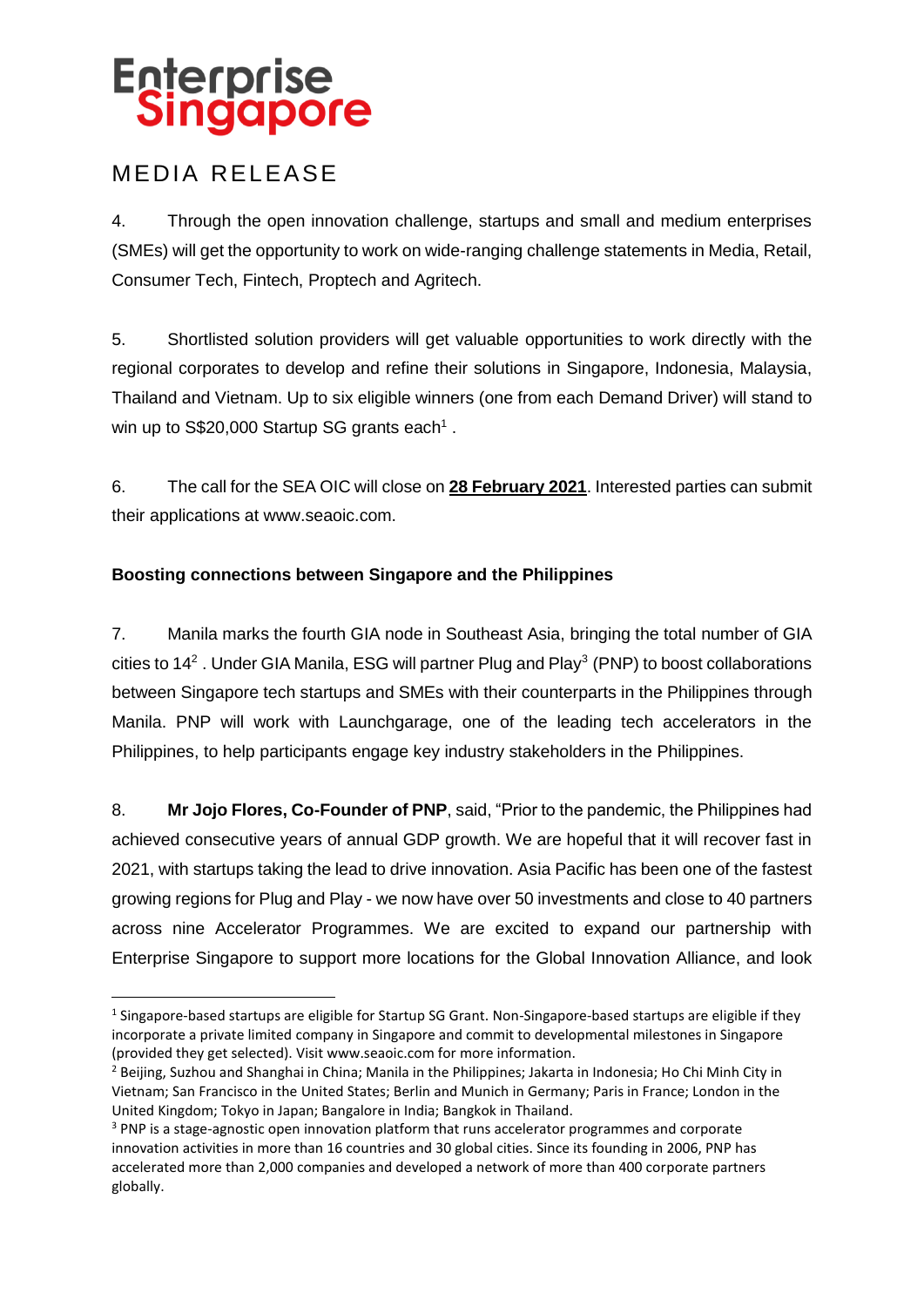### **MEDIA RELEASE**

forward to playing a bigger role in helping Singaporean startups expand in complex markets like the Philippines and Indonesia."

9. PNP will run two types of Acceleration Programmes:

a. A market access programme that provides an overview of the innovation ecosystem in the Philippines, enabling Singapore enterprises to sharpen their internationalisation strategy for the Philippines market. Participants will be able to meet with potential collaborators and customers through mentorship and business matching sessions.

b. A sector-based demand-led innovation programme that will target specific challenges faced by local corporates. PNP and Launchgarage will curate problem statements from potential demand drivers in-market, and connect them to suitable Singapore solution providers.

9. Targeted to commence in Q1 2021, these programmes will involve up to 50 Singapore tech startups and SMEs over a year. The programmes will take place virtually amid the COVID-19 pandemic.

**Annex 1: Factsheet on Southeast Asia Annex 2: Quotes from SEA OIC Conglomerates Annex 3: Details on SEA OIC Challenge Statements**

-End-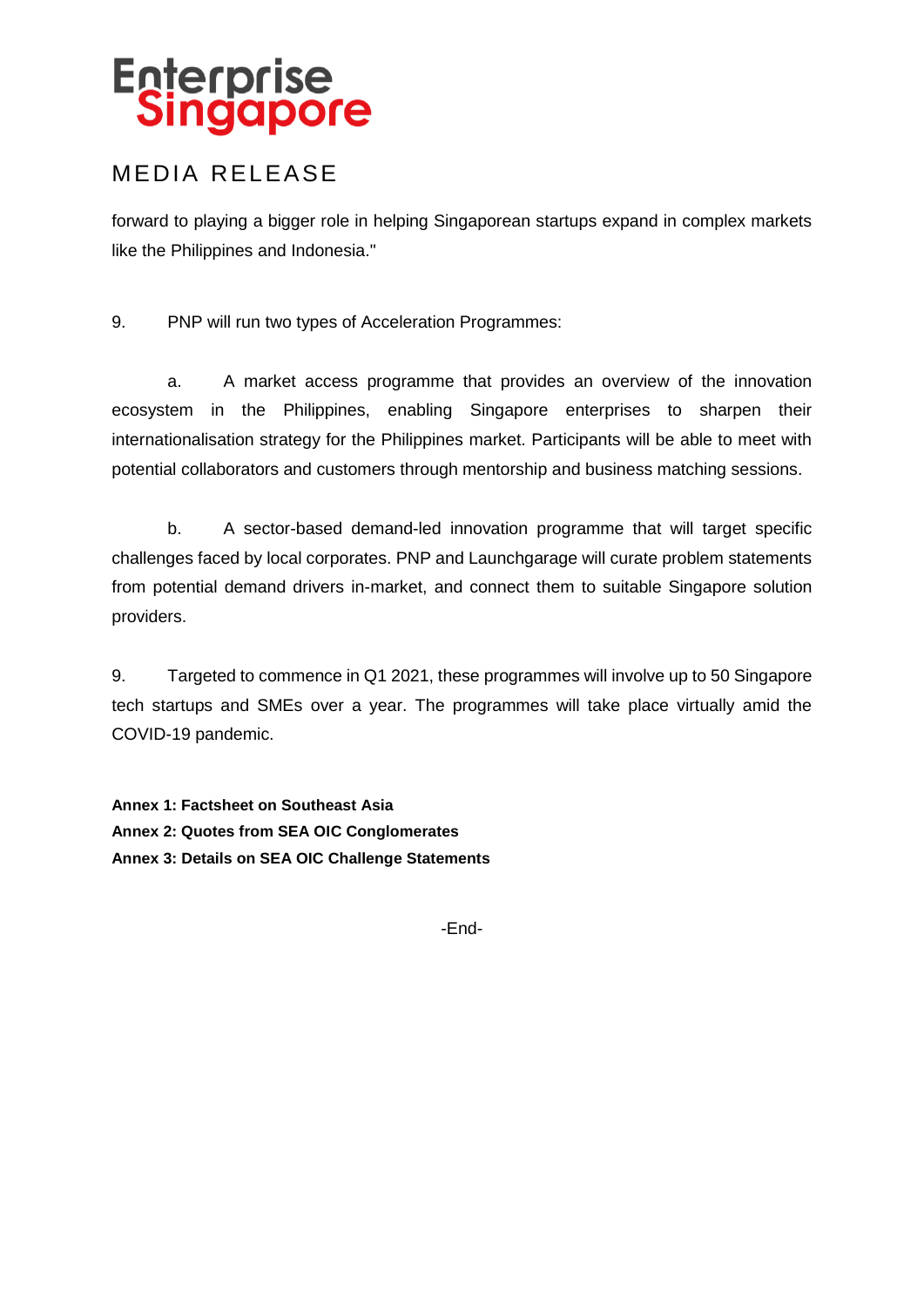### **MEDIA RELEASE**

For media enquiries, please contact:

**Enterprise Singapore** Ms Lee Xin Hui Senior Business Partner Corporate Communications M: +65 90308771 E: [lee\\_xin\\_hui@enterprisesg.gov.sg](mailto:lee_xin_hui@enterprisesg.gov.sg)

#### **About Enterprise Singapore**

Enterprise Singapore is the government agency championing enterprise development. We work with committed companies to build capabilities, innovate and internationalise.

We also support the growth of Singapore as a hub for global trading and startups, and build trust in Singapore's products and services through quality and standards.

Visit [www.enterprisesg.gov.sg](http://www.enterprisesg.gov.sg/) for more information.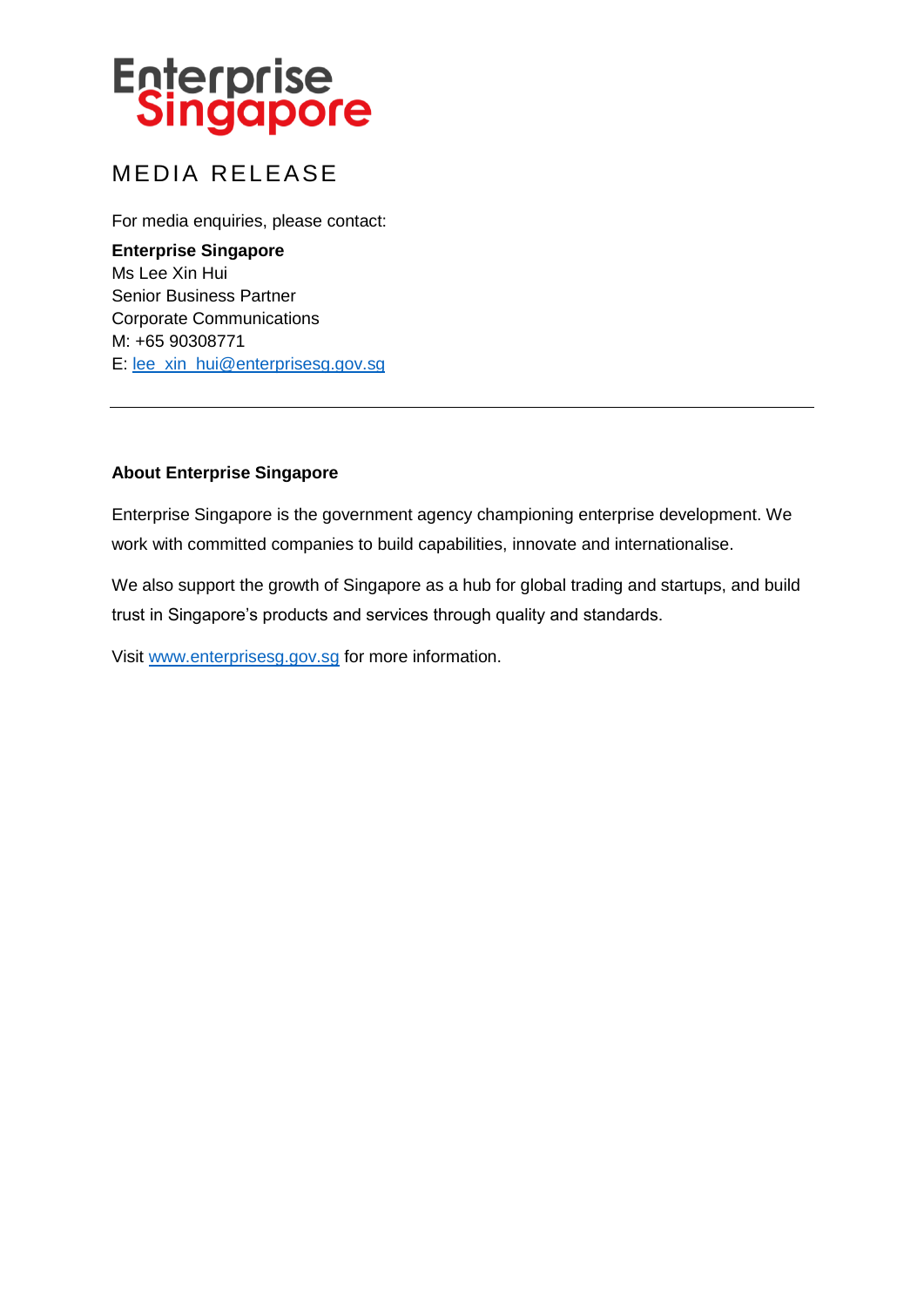### **MEDIA RELEASE**

**ANNEX 1**

#### Factsheet on Southeast Asia

Despite unprecedented challenges brought about by COVID-19, Southeast Asia's growth fundamentals remain strong, with the world's third most populous economy<sup>4</sup>, expanding middle class, and fast-growing internet economy expected to be valued at US\$300 bn by 2025<sup>5</sup> . The crisis has also accelerated digital adoption, enabling growth opportunities for startups and corporates to embark on sustainable, cost-efficient and relevant solutions.

#### **KEY SECTORS OF GROWTH**

**E-commerce**: This has been a rising trend in SEA, and the pandemic has further accelerated the shift to digital shopping habits. Indonesia is a good market example, with its high digital and mobile penetration rates, a young population and growing consumer sector.

**Fintech**: The e-commerce trend will heighten the need for payment solutions. Also, 73% of the region's population are unbanked $6$ , while 33% of SMEs have limited access to credit<sup>7</sup>. The rapid rise in smartphone adoption will support the development of fintech solutions.

**Digital health:** This is a nascent sector that has seen increased acceptance of tele-enabled healthcare delivery, with teleconsultations having helped caseloads in many SEA countries during COVID-19 lockdown periods.

**Agri-food tech:** Agri-tech brings the next leap in sustainable food production innovation to meet growing demands and this is of particular priority to SEA. Global vertical farming market size is projected to reach US\$13 billion by 2026<sup>8</sup>. Singapore's 30 by 30 plan aims to leverage technology to overcome resource constraints, and is expected to further catalyse agri-food tech investment locally. In 2019, US\$177 million was invested in Singapore agri-food tech startups<sup>9</sup>.

1

<sup>4</sup> Bain & Company, Future of Consumption in Fast-Growth Consumer Markets: ASEAN 2030

<sup>5</sup> Google, Temasek and Bain & Company, The e-Conomy SEA 2020 report, At full velocity: Resilient and racing ahead.

<sup>6</sup> 2019 KPMG report, The Pulse of Fintech

<sup>7</sup> 2017 Global Findex Database

<sup>8</sup> Allied Market Research, Vertical Farming Market by Component, Structure, and Growth Mechanism: Global Opportunity Analysis and Industry Forecast, 2019-2026

<sup>9</sup> 2020 ASEAN AgriFoodTech Investment Report, AgFunder, June 2020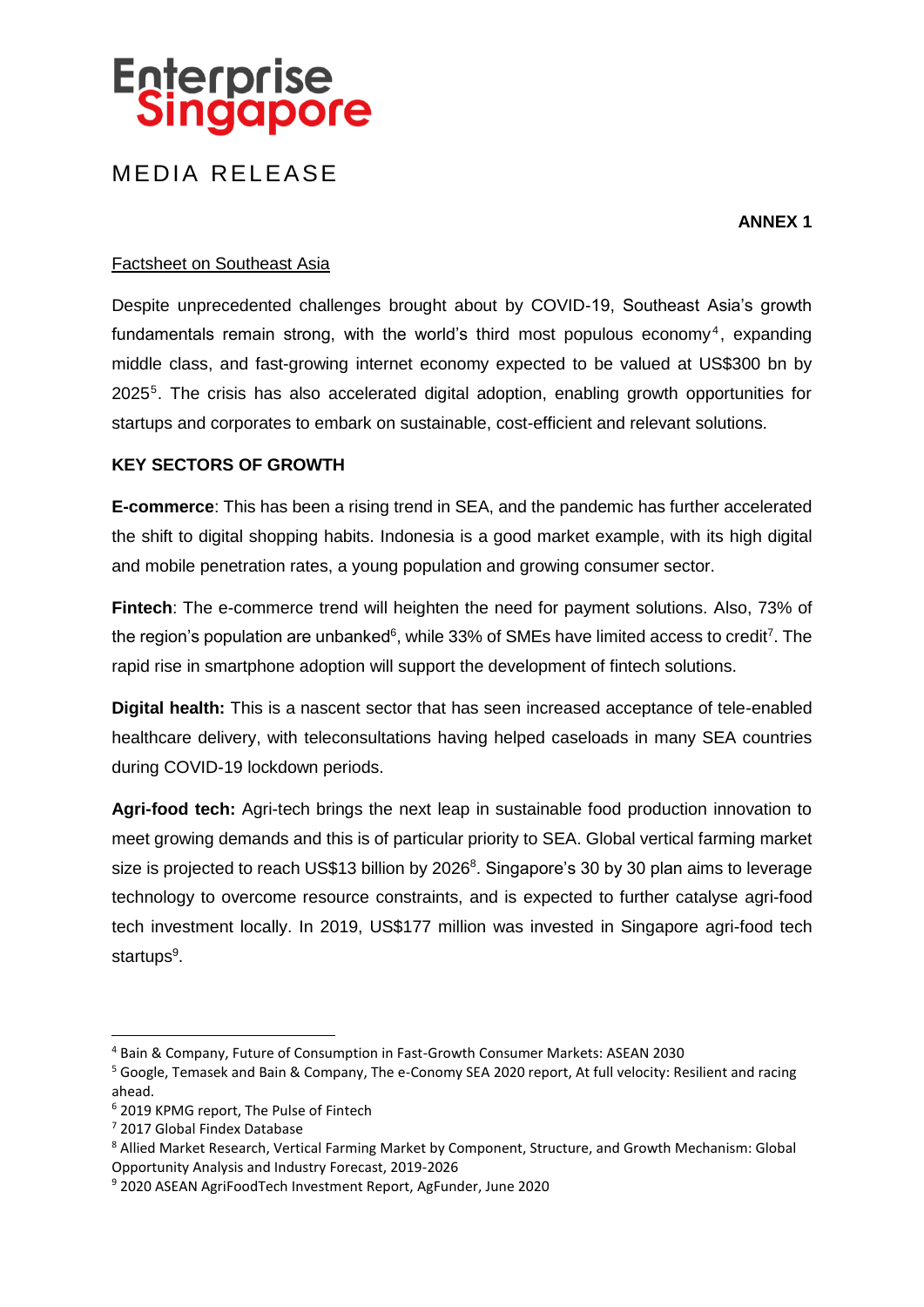### **MEDIA RELEASE**

#### **ANNEX 2**

#### Quotes from SEA OIC Conglomerates

**Mr Kawin Tangudtaisak, Growth & Digital Director at The 1 Central Limited** said, "In an increasingly digital world, there is a need for retail businesses to look at delivering an omnichannel experience that offers a frictionless blend of online and offline activities at every touch point. The inaugural SEA OIC provides a valuable opportunity for us to partner pioneering problem-solvers who can design and implement novel solutions that address the evolving needs of our customers."

**Mr Andya Daniswara, Senior Vice President, Business Development at Emtek Group** said, "As one of the frontrunners in building Indonesia's digital economy and operator of the leading player in leading e-commerce platform Bukalapak and digital wallet DANA, Emtek Group is actively traversing the next frontier of innovation. We are looking for complementing and specialised technologies or solutions to enhance our customer and partner experience, making our services more secure, efficient and value-adding. As a demand driver for the SEA OIC, we aim to support the creation of the platform for agile and innovative startups to testbed and scale their technologies in the promising Indonesian consumer market."

**Ms Tessa Kwek, Manager at Hong Leong Holdings** said, "By partnering Enterprise Singapore on the SEA OIC, we hope to leverage the strengths of startups to deliver mutually beneficial outcomes that have the potential to impact the industry. This is also in line with Hong Leong Holdings' hopes to support innovation in the digital economy in the long-run."

**Mr Vu Minh Tri, CEO of VNG Cloud & Vice General Director of VNG Corporation** said, "The relevance of technology has been made clear to business after COVID-19 and there's a growing interest among corporates and SMEs in the region to co-innovate new solutions for the growing fintech, retail and manufacturing industries. Singapore's market-led approach and its role as the technology hub for ASEAN is a potential source for technology and solutions to better service our business partners and consumers. We will continue to seek collaborations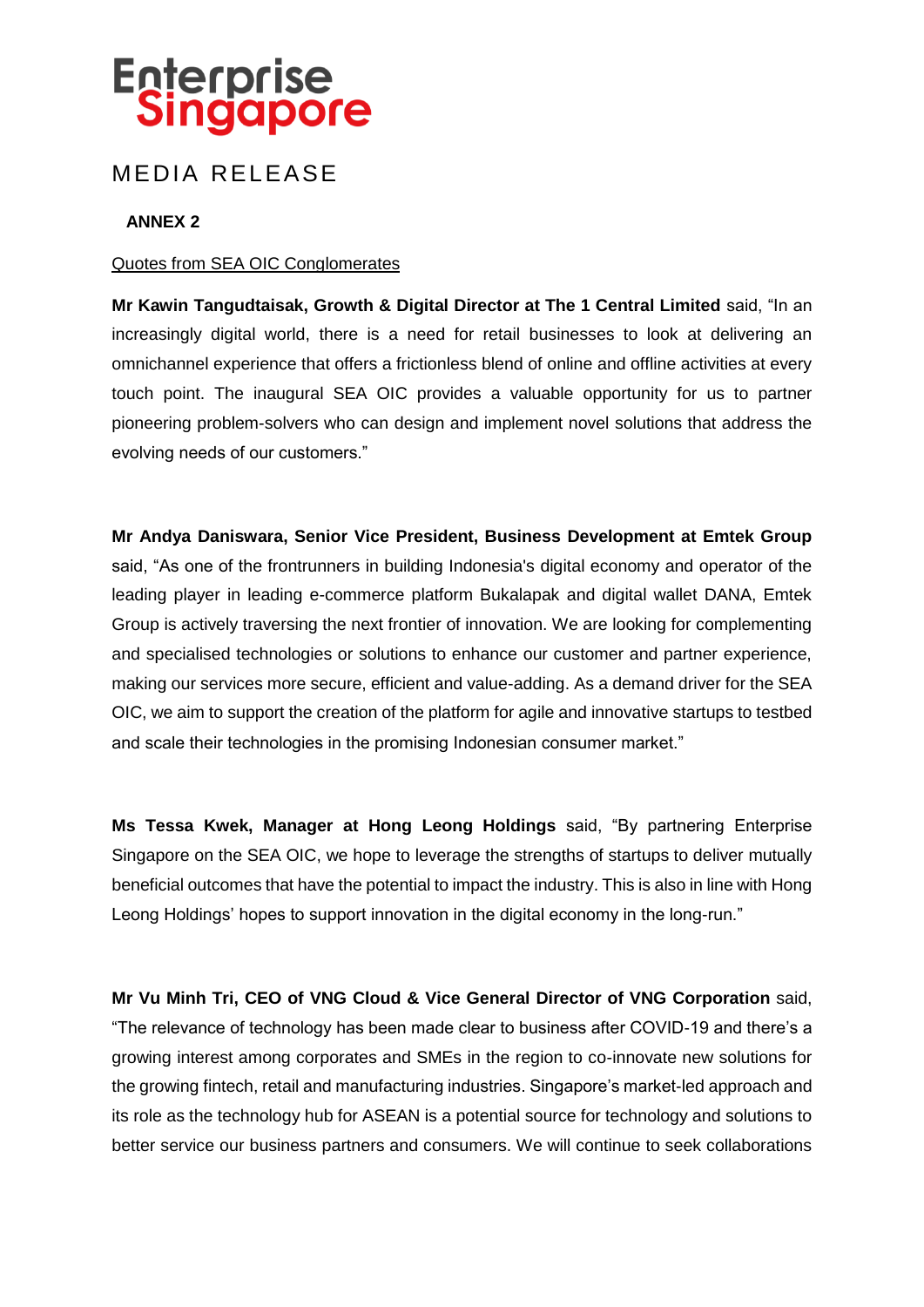### **MEDIA RELEASE**

with promising technology companies to strengthen our offerings and support our government in growing the fintech industry."

**Mr Matthijs van Leeuwen, Chief Innovation Officer of Sunway Group** said, "In Sunway we believe in taking a highly collaborative approach to innovation. We have established a living lab that brings together students, researchers, entrepreneurs, and industry to co-create transformative solutions across six verticals; edutech, digital health, smart cities, e-commerce, fintech, and agri & food tech. We look forward to participating in the SEA OIC and provide our unique ecosystem in Sunway as a testbed to startups across the region to create innovative and sustainable solutions."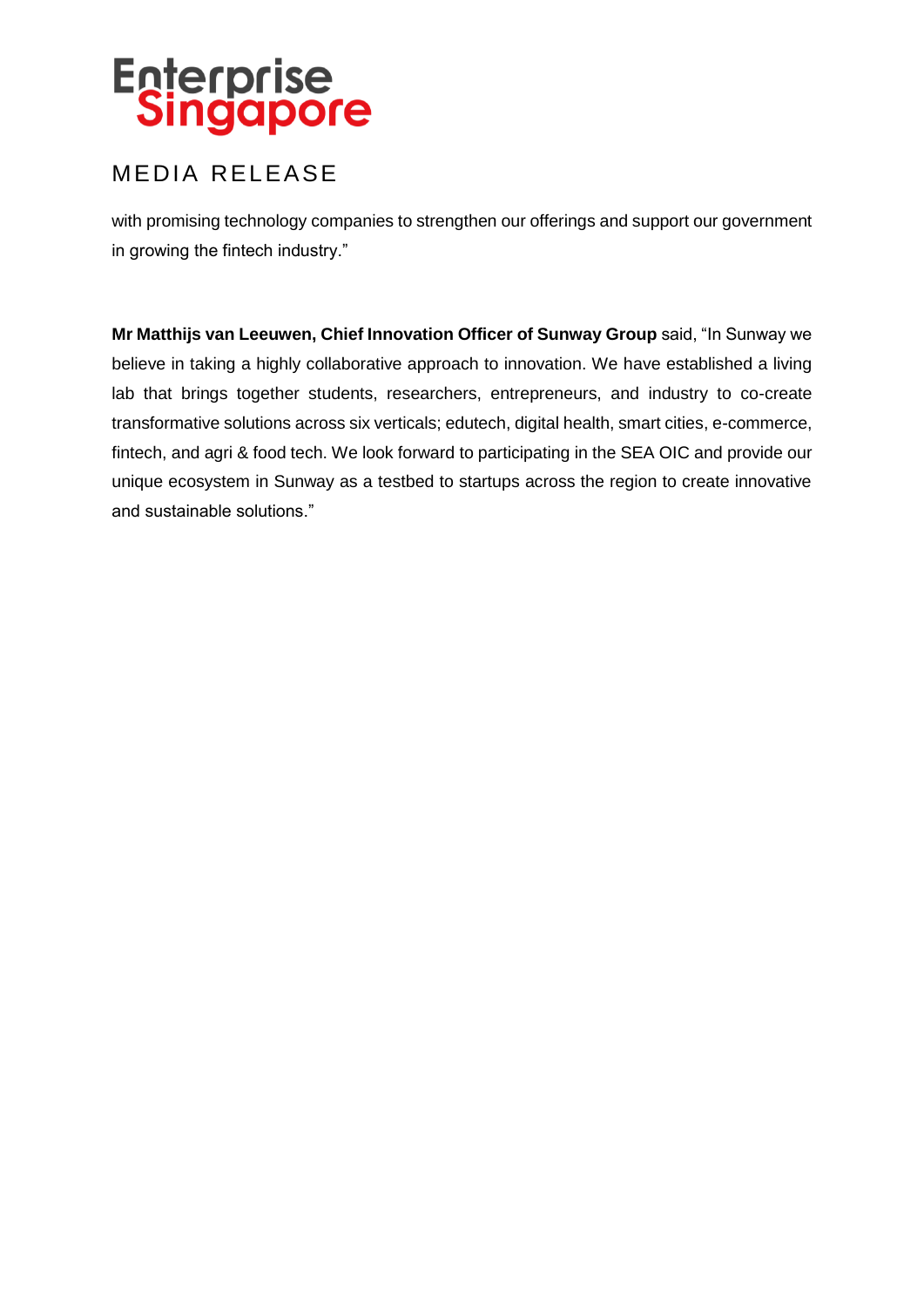## MEDIA RELEASE

**ANNEX 3**

#### Details on SEA OIC Challenge Statements

| S/N                 | Corporate               | <b>Pilot</b>                | <b>Eligibility</b>                    | <b>Category</b>                                                                                                                                                                                      | <b>Challenge Statement</b>                                                                                                                                                                                                                                                                                                                                           |
|---------------------|-------------------------|-----------------------------|---------------------------------------|------------------------------------------------------------------------------------------------------------------------------------------------------------------------------------------------------|----------------------------------------------------------------------------------------------------------------------------------------------------------------------------------------------------------------------------------------------------------------------------------------------------------------------------------------------------------------------|
|                     |                         | Implementat<br>ion Location |                                       |                                                                                                                                                                                                      |                                                                                                                                                                                                                                                                                                                                                                      |
| $\mathbf 1$         | <b>Central</b><br>Group | Bangkok<br>(Thailand)       | Startups,<br>Scaleups,<br><b>SMEs</b> | Media, Data<br>Analytics, IoT,<br>VR/AR                                                                                                                                                              | A digital media solution<br>that helps reach<br>audiences with more<br>targeted (even<br>personalised) ads &<br>offers throughout both<br>their offline & online<br>(O2O) journeys.                                                                                                                                                                                  |
| $\overline{2}$      |                         |                             |                                       | Loyalty, Data<br>Analytics, CRM,<br><b>Marketing Tech</b>                                                                                                                                            | A community-centric<br>loyalty programme with<br>engaging<br>social/community<br>features that enriches<br>the loyalty experience.                                                                                                                                                                                                                                   |
| 3<br>$\overline{4}$ | <b>Emtek Group</b>      | Indonesia                   | Startups,<br>Scaleups,<br><b>SMEs</b> | SaaS, MPOS, AI,<br><b>Business Analytics,</b><br>Marketing Tech,<br>Fintech, Inventory<br>SaaS, Pricing<br><b>Management SaaS</b><br>Fintech, Regtech,<br>Identity<br>Management,<br>Biometrics, IoT | SaaS<br>platforms/solutions that<br>can value-add by<br>improving the offline<br>sales for its in-house<br>marketplace for mom-<br>and-pop shops.<br>Creative and innovative<br>digital solutions that<br>synergises with<br>DANA's (One of<br>Indonesia's most<br>popular digital wallets)<br>existing payment<br>experience, improving<br>the interface for users, |
| 5                   | <b>Hong Leong</b>       | Singapore                   | Startups,                             | PropTech,                                                                                                                                                                                            | allowing easy access<br>and retrieval of their<br>financial data, enabling<br>a more seamless and<br>effortless way to<br>perform follow-up<br>actions.<br>A digital tenant                                                                                                                                                                                          |
|                     | <b>Holdings</b>         |                             | Scaleups,<br><b>SMEs</b>              | Business Analytics,<br>POS SaaS,<br>Communications<br>platform,<br>Community<br>engagement<br>platforms                                                                                              | management solution<br>to deliver better<br>customer experience,<br>enable transparent<br>landlord-tenant<br>communication as well<br>as improve efficiencies                                                                                                                                                                                                        |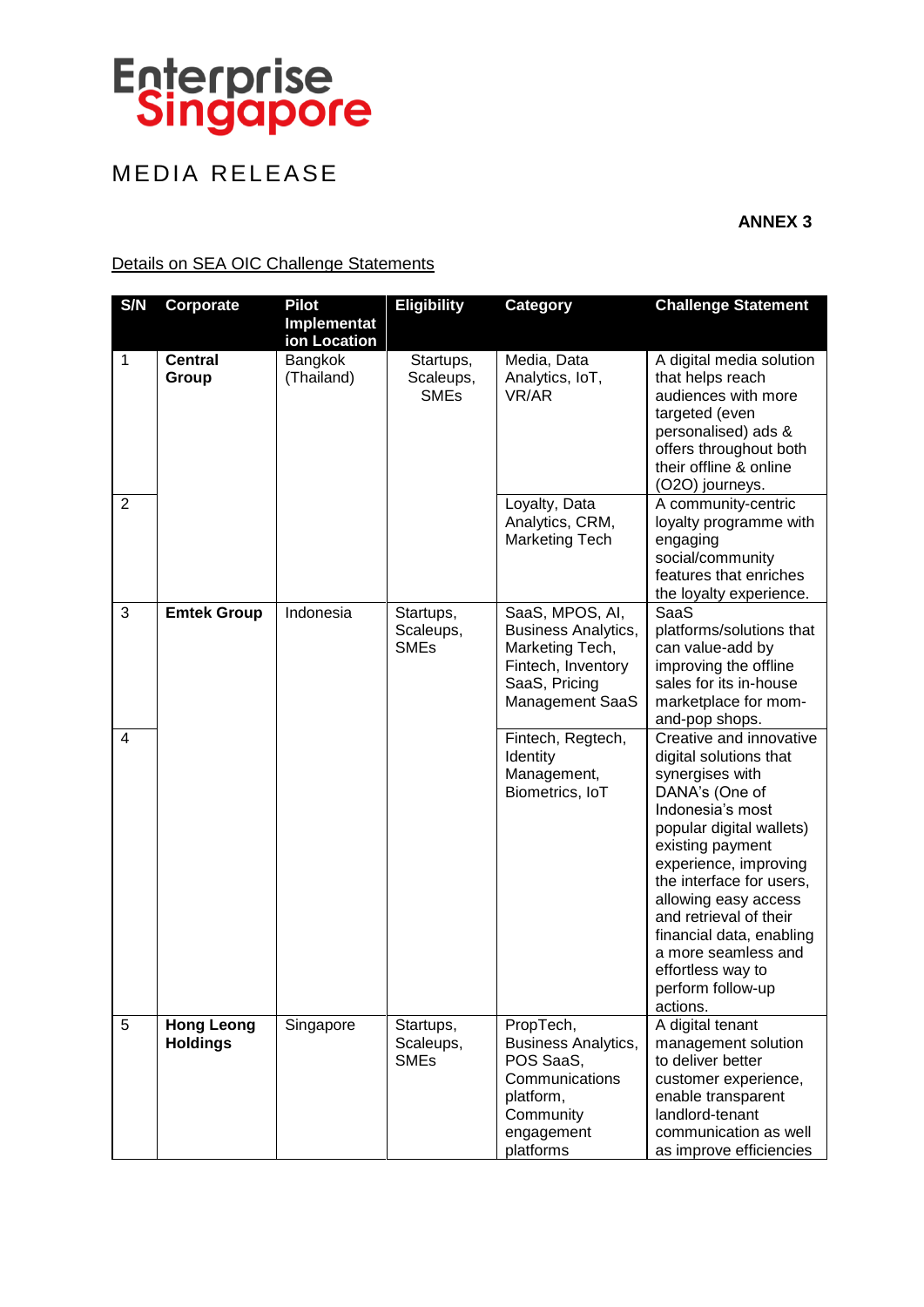

## MEDIA RELEASE

|                |                        |          |                                       |                                                        | between departments<br>and with tenants.                                                                                                                                                                                                                                                                                                                                                                                                                              |
|----------------|------------------------|----------|---------------------------------------|--------------------------------------------------------|-----------------------------------------------------------------------------------------------------------------------------------------------------------------------------------------------------------------------------------------------------------------------------------------------------------------------------------------------------------------------------------------------------------------------------------------------------------------------|
| 6              | <b>Sunway</b><br>Group | Malaysia | Startups,<br>Scaleups,<br><b>SMEs</b> | Healthtech                                             | Digital solutions to<br>prevent chronic lifestyle<br>diseases in adults with<br>sedentary lifestyle; and<br>to provide quality<br>homecare to patients<br>with chronic lifestyle<br>diseases, with<br>routine follow-ups from<br>healthcare professional<br>without increasing<br>post-<br>diagnosis/treatment<br>costs.                                                                                                                                              |
| $\overline{7}$ |                        |          |                                       | Agriculture, Food<br>Technology                        | Dynamic farm<br>management and<br>automation solutions<br>that leverage on image<br>recognition, AI, IoT and<br>analytics to improve<br>farm operational<br>efficiency; and<br>solutions to help<br>farmers predict market<br>demand, directly<br>communicate their crop<br>supply to the market,<br>and diversify their<br>distribution channels in<br>an agile manner so that<br>excess crops can be<br>sold directly to<br>consumers, thereby<br>reducing wastage. |
| 8              |                        |          |                                       | Edutech,<br>Education, VR/AR,<br><b>Immersive Tech</b> | Edutech solutions for<br>university or college<br>students that will<br>enable immersive<br>digital learning<br>experiences for<br>traditionally 'hands on'<br>courses (e.g. culinary<br>sciences, mechanical<br>work, etc), scientific<br>experimentation and<br>lab sessions via digital<br>means and<br>transformation in the                                                                                                                                      |